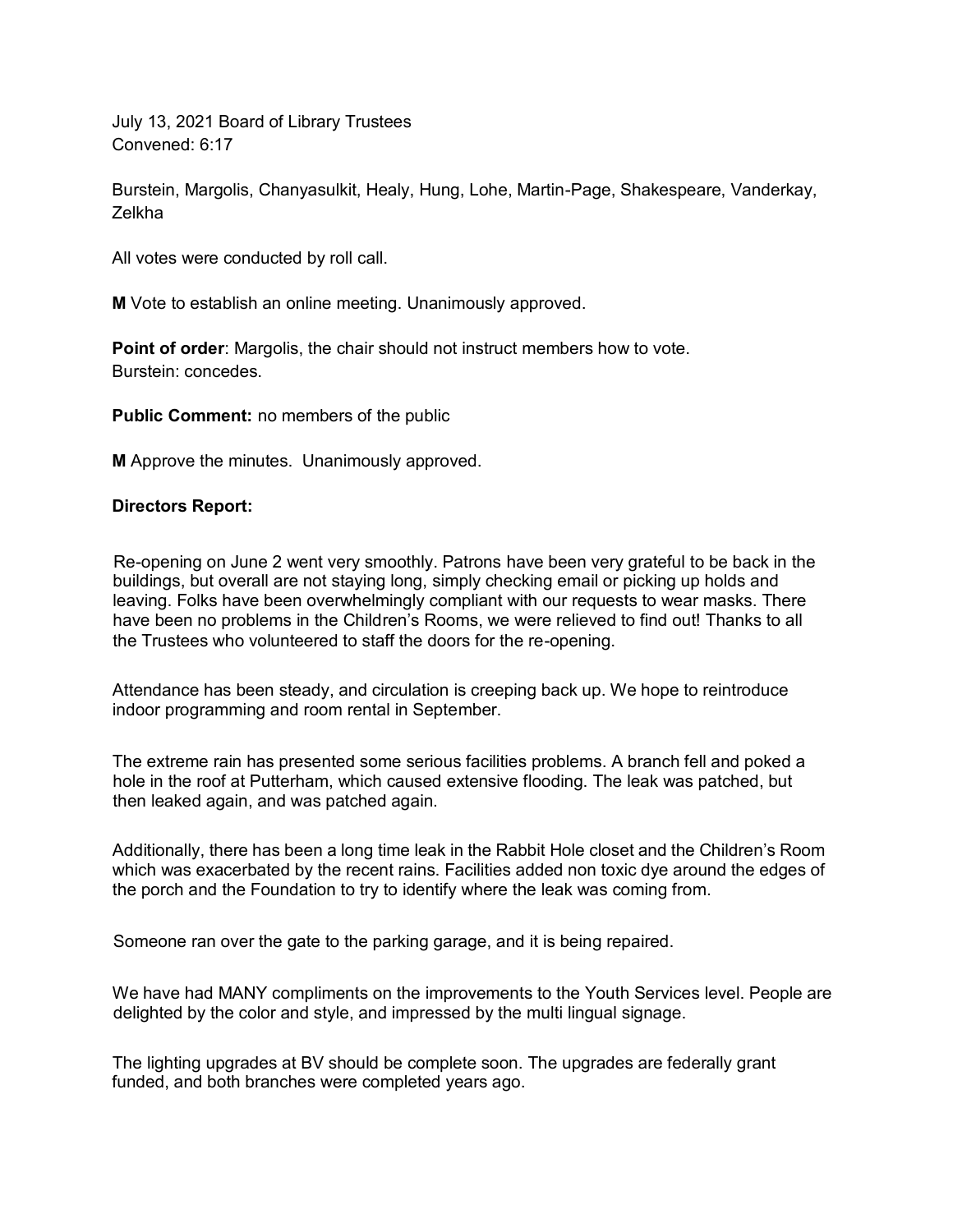Becca Bastron has resigned to pursue a career in ELL at a non profit. Cailey Biles has resigned to move home to be closer to family. Jared Walske will be starting as a Librarian I on July 20 in Reference. Kevin Thompson injured himself at work and is out indefinitely. Exit interviews were completed by some departing staff.

The continued consolidation of library vendors into monopolies will likely have a negative impact on our ability to serve our patrons. The purchase of Kanopy by Overdrive, is of particular concern.

# **Trustee Committee Reports:**

# **Frank Caro Memorial Bench:**

Design and execution of the plaque are complete. The bench has been manufactured, and possibly shipped. The hope is that the project will be completed by August. A card from the Trustees will be put in the Trustees mailbox for all board members to sign, and then Karen Livingston will mail it to Carol Caro.

## **Friends Liaison:**

Matthew Shakespeare graciously agreed to serve as the Trustee liaison to the Friends moving forward.

Library staff will be assuming responsibility for all ELL programming affiliated with the library.

#### **ANNUAL MOTIONS:**

**M** A vote to skip the August, 2021 Trustees Board meeting. Passed unanimously.

# **Old and New Business:**

**Signs:** A patron has requested that we put up signs indicating that the library is opposed to antisemitism.

Discussion ensued regarding adding or removing signs, whether a "catchall" sign was appropriate, whether any sign, left up too long, becomes meaningless and unseen.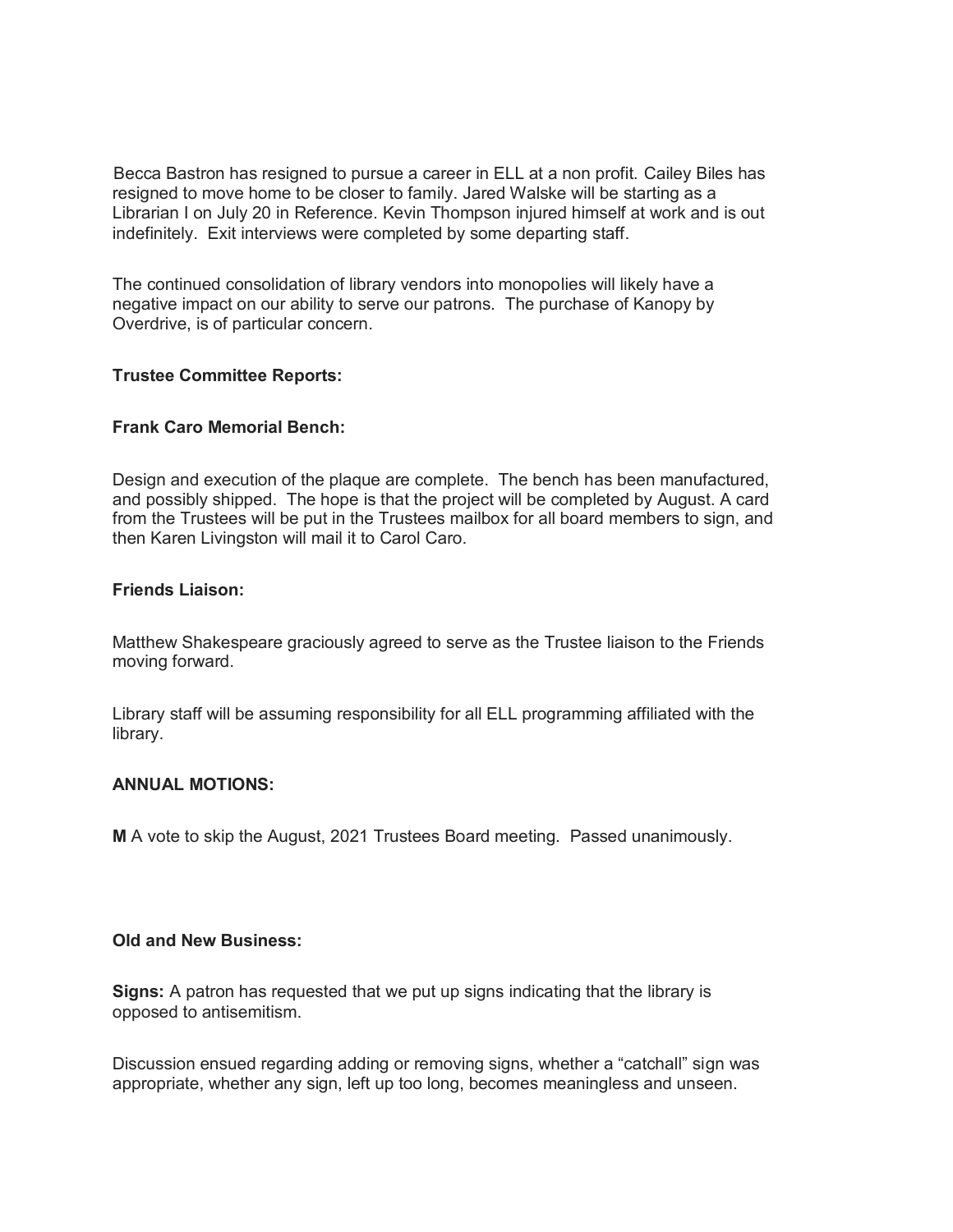Two decisions were made:

- 1) The Library Director would reach out to the patron asking if there were any signs/designs that they had in mind or were aware of, and then signs would be placed at all 3 libraries.
- 2) **M** To form a committee to study issues attendant to the display of signs on public buildings. Passed unanimously.

A committe was formed: the Ad Hoc Committee on Public Expression. Jon Margolis, Regie Healy, and [Sassan Zelkha](mailto:sassanbrookline@gmail.com) all agreed to serve to investigate whether the library is responsible to display an sign requested by any member of the public. The idea that someone could ask us to display something hateful and we would have no legal recourse but to do it was broached.

**Masks for the staff:** Kristin Hung presented a proposal to provide the staff with masks branded with the library logo. She showed a variety of options, with pricing.

**M** A motion was made to appropriate up to \$1500 in trust funds to purchase masks. After some discussion the motion was amended to appropriate up to \$1000 in trust funds to purchase masks. Unanimously approved.

**Library Art:** Kristin Hung presented an idea about replacing some of the retired portraits with a commissioned portrait of Florida Ruffin Ridley. Would the library be interested in partnering with the Schools and Town to commission a portrait to reside in the library?

Could a warrant article be introduced to have the Town pay for it?

It was generally agreed that the library would gratefully accept the donation of such a portrait but would not be interested in commissioning, or partnering in the commission of a work of art.

**Committee Assignments:** [Michael Bursteins](mailto:michael@mabfan.com)hared the committee assignments with the other meeting documents. At Judith Vanderkays suggestion, the Hours and Staffing Committee will continue to exist.

**M** A motion to adjourn was made and approved unanimously to adjourn at 8:34.